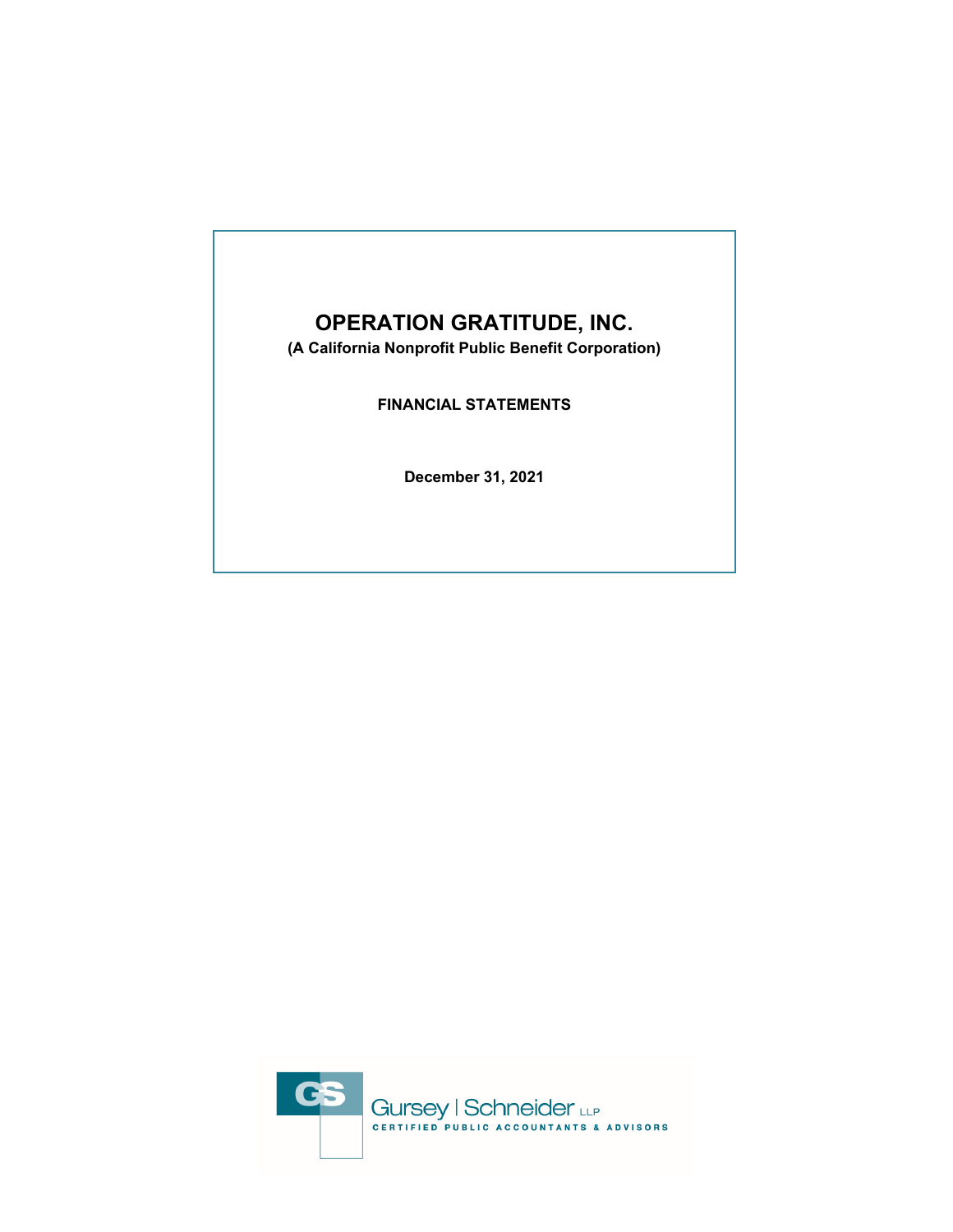# CONTENTS

|                                                   | <b>Pages</b> |
|---------------------------------------------------|--------------|
| <b>INDEPENDENT AUDITOR'S REPORT</b>               | $1 - 2$      |
| <b>FINANCIAL STATEMENTS</b>                       |              |
| <b>Statement of Financial Position</b>            | 3            |
| Statement of Activities and Changes in Net Assets | 4            |
| <b>Statement of Functional Expenses</b>           | 5            |
| <b>Statement of Cash Flows</b>                    | 6            |
| Notes to Financial Statements                     | 7 – 16       |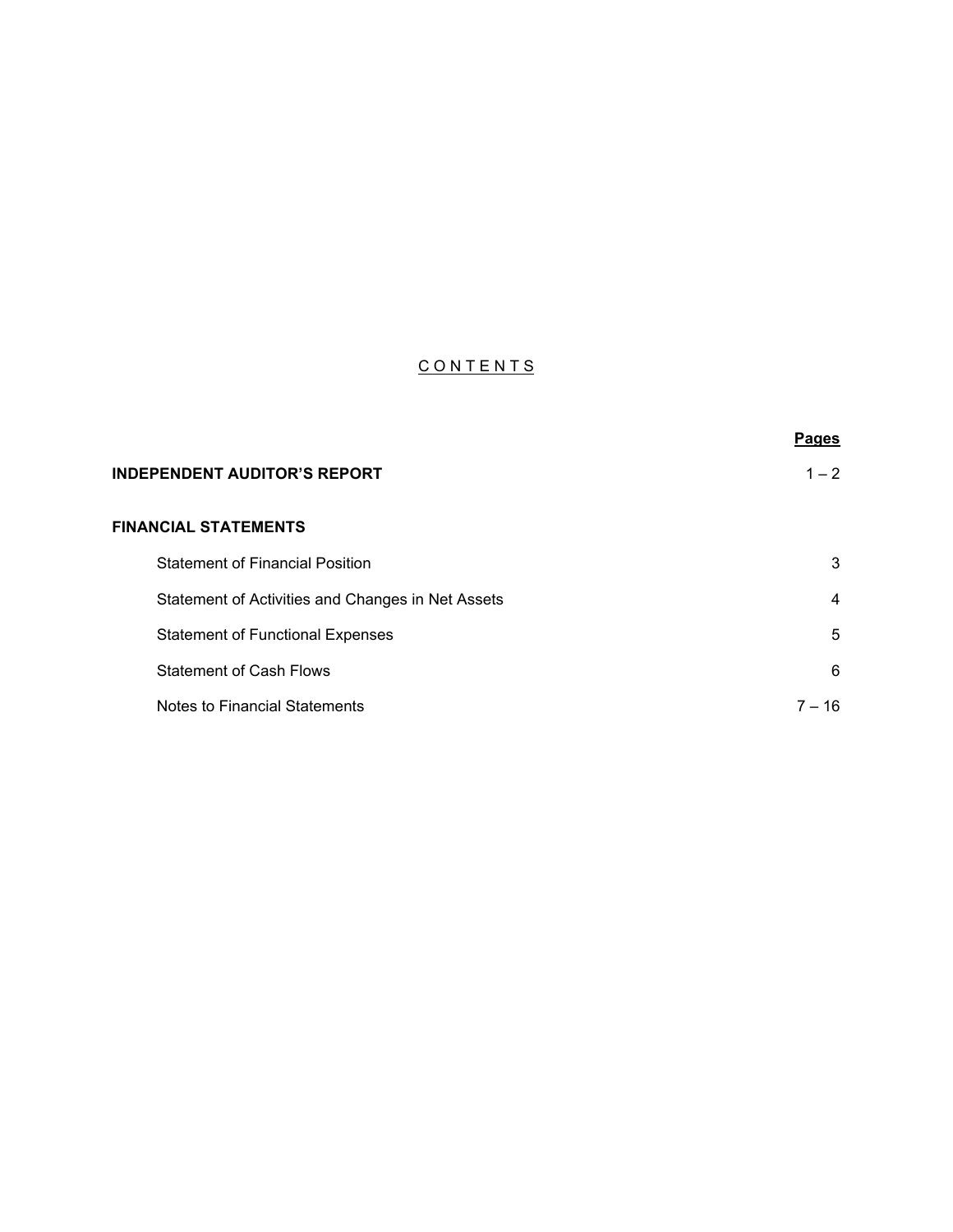

#### **Independent Auditor's Report**

To the Board of Directors Operation Gratitude, Inc. Chatsworth, California

#### *Opinion*

We have audited the financial statements of Operation Gratitude, Inc. (the Organization), which comprise the statement of financial position as of December 31, 2021, and the related statements of activities and changes in net assets, functional expenses, and cash flows for the year then ended, and the related notes to the financial statements.

In our opinion, the accompanying financial statements present fairly, in all material respects, the financial position of the Organization as of December 31, 2021, and the changes in its net assets and its cash flows for the year then ended in accordance with accounting principles generally accepted in the United States of America.

#### *Basis for Opinion*

We conducted our audit in accordance with auditing standards generally accepted in the United States of America (GAAS). Our responsibilities under those standards are further described in the Auditor's Responsibilities for the Audit of the Financial Statements section of our report. We are required to be independent of the Organization and to meet our other ethical responsibilities, in accordance with the relevant ethical requirements relating to our audit. We believe that the audit evidence we have obtained is sufficient and appropriate to provide a basis for our audit opinion.

#### *Responsibilities of Management for the Financial Statements*

Management is responsible for the preparation and fair presentation of the financial statements in accordance with accounting principles generally accepted in the United States of America, and for the design, implementation, and maintenance of internal control relevant to the preparation and fair presentation of financial statements that are free from material misstatement, whether due to fraud or error.

In preparing the financial statements, management is required to evaluate whether there are conditions or events, considered in the aggregate, that raise substantial doubt about the Organization's ability to continue as a going concern for one year after the date that the financial statements are available to be issued.

1888 Century Park East, Suite 900 . Los Angeles, CA 90067  $\Box$  310 552 0960 ph | 310 557 3468 fx  $\Box$  www.gursey.com Century City □ Encino □ Irvine □ San Diego □ San Francisco □ South Bay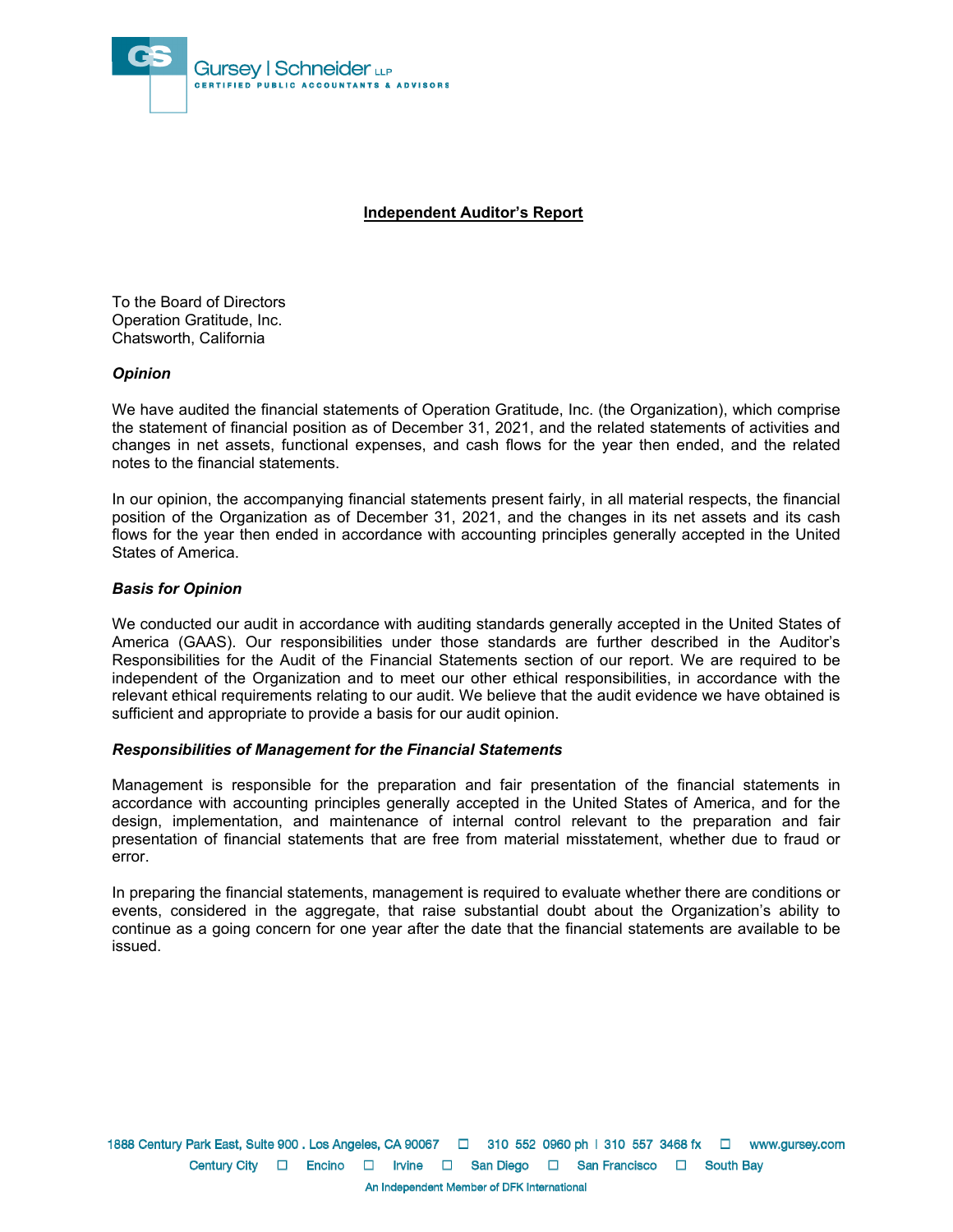Operation Gratitude, Inc. Independent Auditor's Report Page 2

#### *Auditor's Responsibilities for the Audit of the Financial Statements*

Our objectives are to obtain reasonable assurance about whether the financial statements as a whole are free from material misstatement, whether due to fraud or error, and to issue an auditor's report that includes our opinion. Reasonable assurance is a high level of assurance but is not absolute assurance and therefore is not a guarantee that an audit conducted in accordance with GAAS will always detect a material misstatement when it exists. The risk of not detecting a material misstatement resulting from fraud is higher than for one resulting from error, as fraud may involve collusion, forgery, intentional omissions, misrepresentations, or the override of internal control. Misstatements are considered material if there is a substantial likelihood that, individually or in the aggregate, they would influence the judgment made by a reasonable user based on the financial statements.

In performing an audit in accordance with GAAS, we:

- Exercise professional judgment and maintain professional skepticism throughout the audit.
- Identify and assess the risks of material misstatement of the financial statements, whether due to fraud or error, and design and perform audit procedures responsive to those risks. Such procedures include examining, on a test basis, evidence regarding the amounts and disclosures in the financial statements.
- Obtain an understanding of internal control relevant to the audit in order to design audit procedures that are appropriate in the circumstances, but not for the purpose of expressing an opinion on the effectiveness of the Organization's internal control. Accordingly, no such opinion is expressed.
- Evaluate the appropriateness of accounting policies used and the reasonableness of significant accounting estimates made by management, as well as evaluate the overall presentation of the financial statements.
- Conclude whether, in our judgment, there are conditions or events, considered in the aggregate, that raise substantial doubt about the Company's ability to continue as a going concern for a reasonable period of time.

We are required to communicate with those charged with governance regarding, among other matters, the planned scope and timing of the audit, significant audit findings, and certain internal control–related matters that we identified during the audit.

Gursey Schneider LLP

April 28, 2022 Los Angeles, California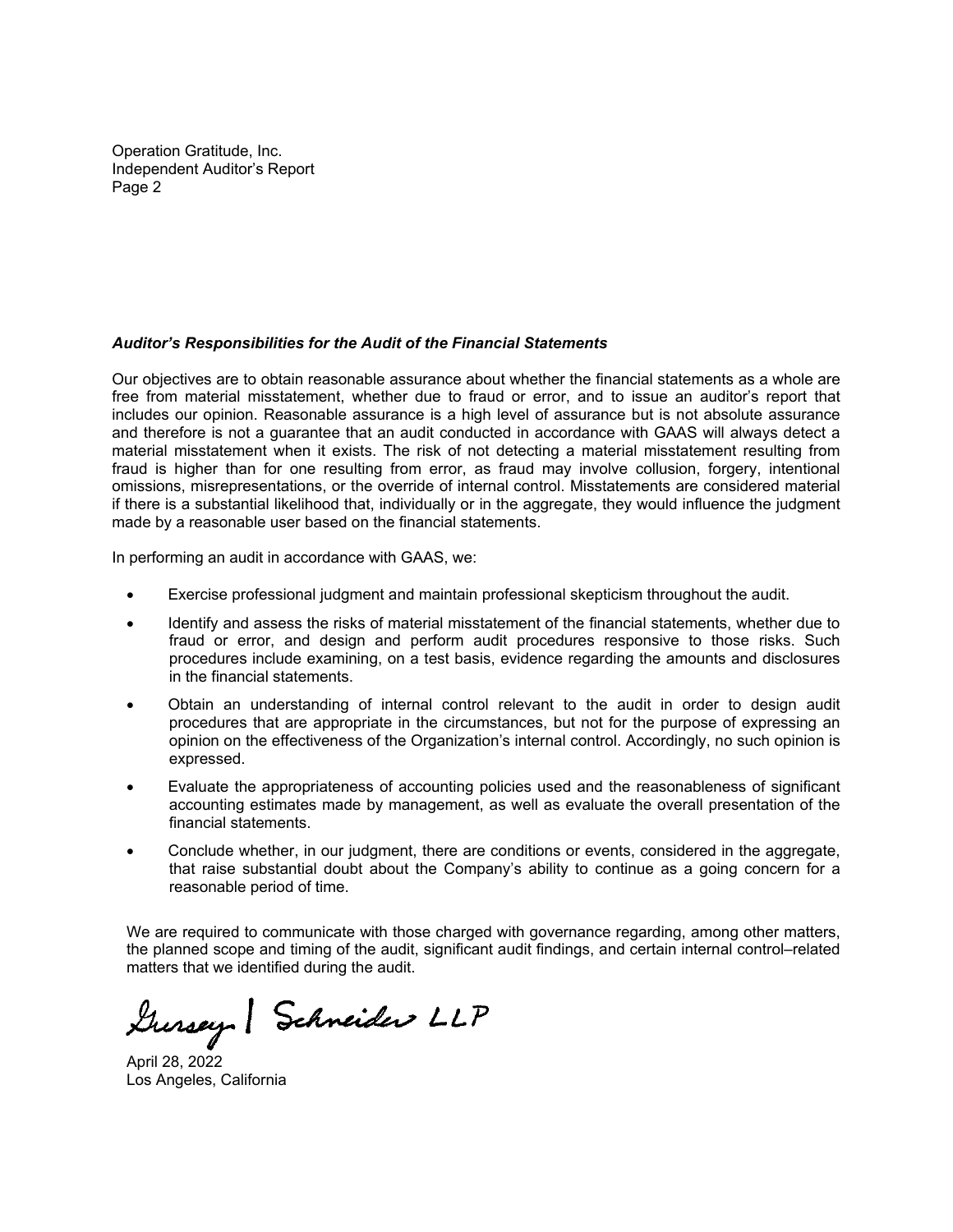#### **OPERATION GRATITUDE, INC.**  (A California Nonprofit Public Benefit Corporation) Statement of Financial Position December 31, 2021

**ASSETS**

| <b>CURRENT ASSETS</b><br>Cash and cash equivalents | \$<br>4,036,777 |
|----------------------------------------------------|-----------------|
| Investments, at fair value                         | 7,139,766       |
| Contributions receivable, net                      | 229,627         |
| Prepaid expenses and other assets                  | 246,155         |
| Inventory                                          | 8,087,113       |
|                                                    |                 |
| <b>Total Current Assets</b>                        | 19,739,438      |
| <b>OTHER ASSETS</b>                                |                 |
| Property and equipment, net                        | 285,187         |
| Deposits                                           | 78,822          |
| Right-of-use asset, operating lease                | 736,949         |
| <b>Total Other Assets</b>                          | 1,100,958       |
| <b>TOTAL ASSETS</b>                                | 20,840,396<br>S |

# **LIABILITIES AND NET ASSETS**

| <b>CURRENT LIABILITIES</b>                               |               |
|----------------------------------------------------------|---------------|
| Accounts payable and accrued expenses                    | \$<br>281,866 |
| Right-of-use liability, operating lease, current portion | 418.634       |
| <b>Total Current Liabilities</b>                         | 700,500       |
| OTHER LIABILITIES                                        |               |
| Right-of-use liability, operating lease                  | 348,435       |
| <b>TOTAL LIABILITIES</b>                                 | 1,048,935     |
| NET ASSETS                                               |               |
| Without donor restrictions                               | 18,053,005    |
| With donor restrictions                                  | 1,738,456     |
| <b>TOTAL NET ASSETS</b>                                  | 19,791,461    |
| TOTAL LIABILITIES AND NET ASSETS                         | 20,840,396    |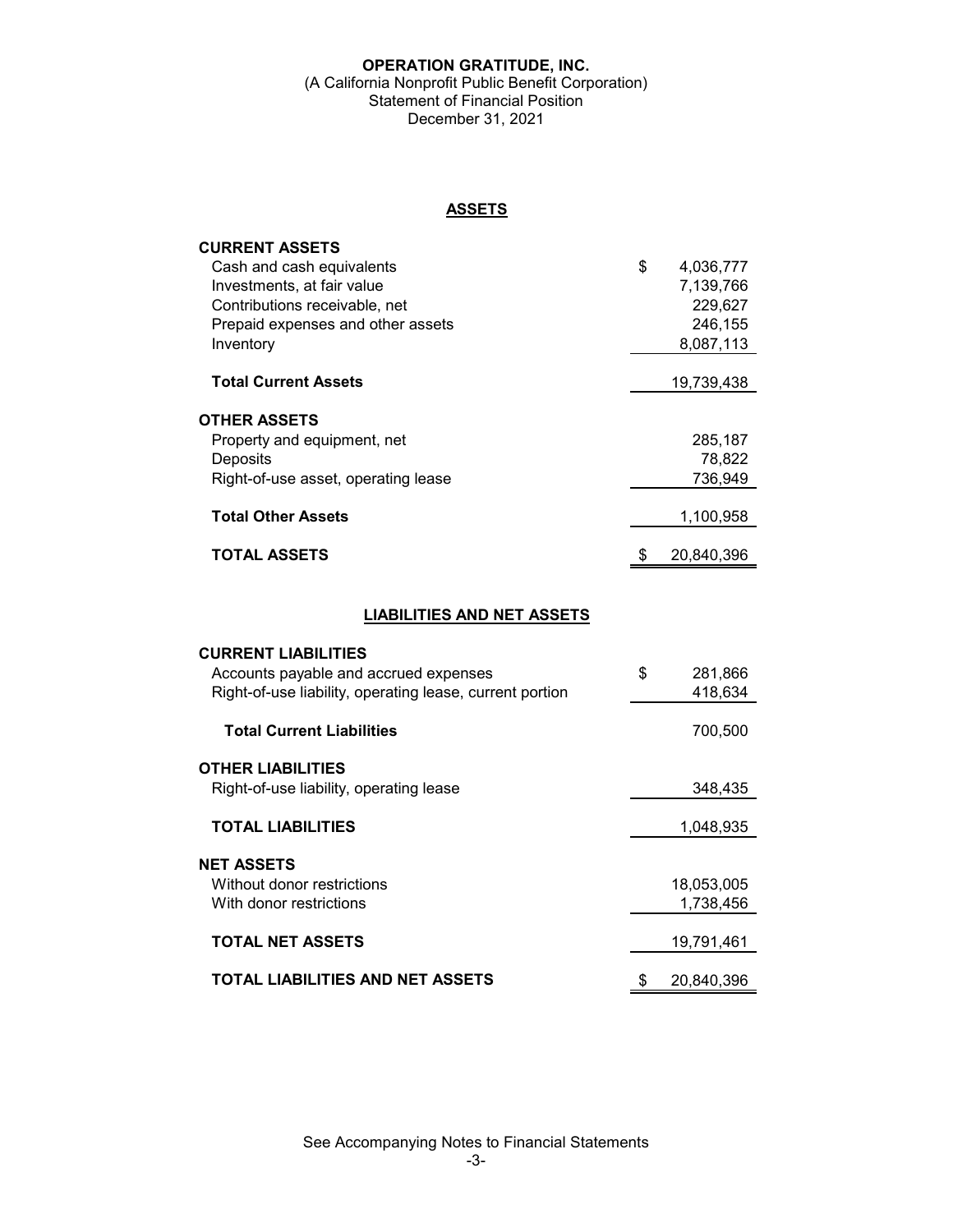# **OPERATION GRATITUDE, INC.**

(A California Nonprofit Public Benefit Corporation) Statement of Activities and Changes in Net Assets For the Year Ended December 31, 2021

|                                      | <b>Without Donor</b> |                     | <b>With Donor</b> |               |                  |
|--------------------------------------|----------------------|---------------------|-------------------|---------------|------------------|
|                                      |                      | <b>Restrictions</b> | Restrictions      |               | Total            |
| <b>REVENUES AND SUPPORT:</b>         |                      |                     |                   |               |                  |
| Contributions                        | \$                   | 4,580,617           | \$                | 1,712,577     | \$<br>6,293,194  |
| Contributed goods for distribution   |                      | 12,898,096          |                   |               | 12,898,096       |
| Contributed professional services    |                      | 236,340             |                   |               | 236,340          |
| Subtotal - Contributions             |                      | 17,715,053          |                   | 1,712,577     | 19,427,630       |
| Investment income, net               |                      | 682,034             |                   |               | 682,034          |
| Forgiveness of debt - PPP loan       |                      | 427,557             |                   |               | 427,557          |
| Net assets released from restriction |                      | 2,187,471           |                   | (2, 187, 471) |                  |
| TOTAL REVENUES AND SUPPORT           |                      | 21,012,115          |                   | (474, 894)    | 20,537,221       |
| <b>FUNCTIONAL EXPENSES:</b>          |                      |                     |                   |               |                  |
| Program services                     |                      | 18,578,056          |                   |               | 18,578,056       |
| Management and general               |                      | 936,495             |                   |               | 936,495          |
| Fundraising                          |                      | 1,002,458           |                   |               | 1,002,458        |
| <b>TOTAL FUNCTIONAL EXPENSES</b>     |                      | 20,517,009          |                   |               | 20,517,009       |
| <b>CHANGES IN NET ASSETS</b>         |                      | 495,106             |                   | (474, 894)    | 20,212           |
| <b>NET ASSETS, BEGINNING OF YEAR</b> |                      | 17,557,899          |                   | 2,213,350     | 19,771,249       |
| <b>NET ASSETS, END OF YEAR</b>       | \$                   | 18,053,005          | \$                | 1,738,456     | \$<br>19,791,461 |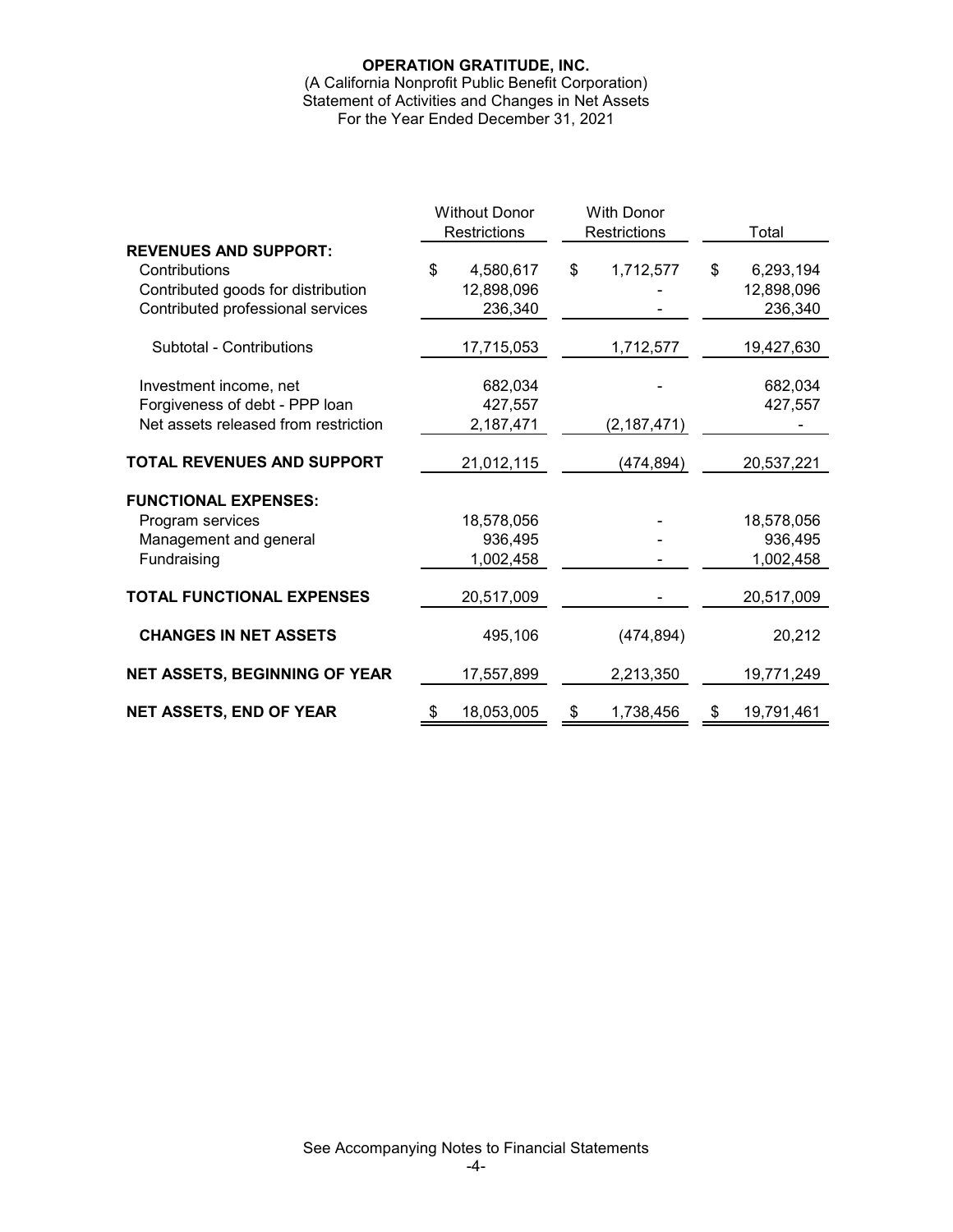# **OPERATION GRATITUDE, INC.**  (A California Nonprofit Public Benefit Corporation) Statement of Functional Expenses For the Year Ended December 31, 2021

|                                | Program<br>Services |            | Management<br>and General |         |    |           | Fundraising |            |  | Total |
|--------------------------------|---------------------|------------|---------------------------|---------|----|-----------|-------------|------------|--|-------|
|                                |                     |            |                           |         |    |           |             |            |  |       |
| <b>PERSONNEL EXPENSES</b>      |                     |            |                           |         |    |           |             |            |  |       |
| <b>Salaries</b>                | \$                  | 1,564,623  | \$                        | 538,095 | \$ | 677,001   | \$          | 2,779,719  |  |       |
| Fringe benefits                |                     | 67,568     |                           | 23,237  |    | 29,236    |             | 120,041    |  |       |
| Payroll Taxes                  |                     | 115,778    |                           | 39,818  |    | 50,097    |             | 205,693    |  |       |
| <b>Subtotal</b>                |                     | 1,747,969  |                           | 601,150 |    | 756,334   |             | 3,105,453  |  |       |
| <b>OTHER EXPENSES</b>          |                     |            |                           |         |    |           |             |            |  |       |
| <b>Bad debt</b>                |                     |            |                           | 12,200  |    |           |             | 12,200     |  |       |
| Bank and credit card charges   |                     |            |                           | 43,482  |    |           |             | 43,482     |  |       |
| Corporate event shipping costs |                     | 51,083     |                           |         |    |           |             | 51,083     |  |       |
| Depreciation                   |                     | 63,878     |                           | 3,362   |    |           |             | 67,240     |  |       |
| Development and advertising    |                     | 12,587     |                           | 12,587  |    | 37,763    |             | 62,937     |  |       |
| Dues and subscriptions         |                     |            |                           | 4,620   |    |           |             | 4,620      |  |       |
| Equipment rental               |                     | 48,324     |                           | 2,543   |    |           |             | 50,867     |  |       |
| Goods donated                  |                     | 14,086,898 |                           |         |    |           |             | 14,086,898 |  |       |
| Insurance                      |                     | 53,291     |                           | 18,327  |    | 23,058    |             | 94,676     |  |       |
| Obsolete inventory             |                     | 880,370    |                           |         |    |           |             | 880,370    |  |       |
| Occupancy                      |                     | 477,272    |                           | 25,120  |    |           |             | 502,392    |  |       |
| Office supplies                |                     | 24,485     |                           | 7,494   |    | 9,428     |             | 41,407     |  |       |
| Packaging and supplies         |                     | 109,107    |                           |         |    |           |             | 109,107    |  |       |
| Postage and shipping           |                     | 649,564    |                           |         |    |           |             | 649,564    |  |       |
| Printing                       |                     | 318        |                           | 110     |    | 138       |             | 566        |  |       |
| Professional services          |                     | 214,525    |                           | 151,566 |    | 116,353   |             | 482,444    |  |       |
| <b>Taxes and licenses</b>      |                     |            |                           | 6,736   |    |           |             | 6,736      |  |       |
| Telephone                      |                     | 6,346      |                           | 2,183   |    | 2,747     |             | 11,276     |  |       |
| Temporary help                 |                     | 21,147     |                           |         |    |           |             | 21,147     |  |       |
| Travel                         |                     | 59,138     |                           | 20,338  |    | 25,589    |             | 105,065    |  |       |
| Website and software           |                     | 71,754     |                           | 24,677  |    | 31,048    |             | 127,479    |  |       |
| <b>Subtotal</b>                |                     | 16,830,087 |                           | 335,345 |    | 246,124   |             | 17,411,556 |  |       |
| <b>TOTAL EXPENSES</b>          |                     | 18,578,056 | \$                        | 936,495 | \$ | 1,002,458 | S           | 20,517,009 |  |       |
| Percentage of total expenses   |                     | 90.5%      |                           | 4.6%    |    | 4.9%      |             | 100.0%     |  |       |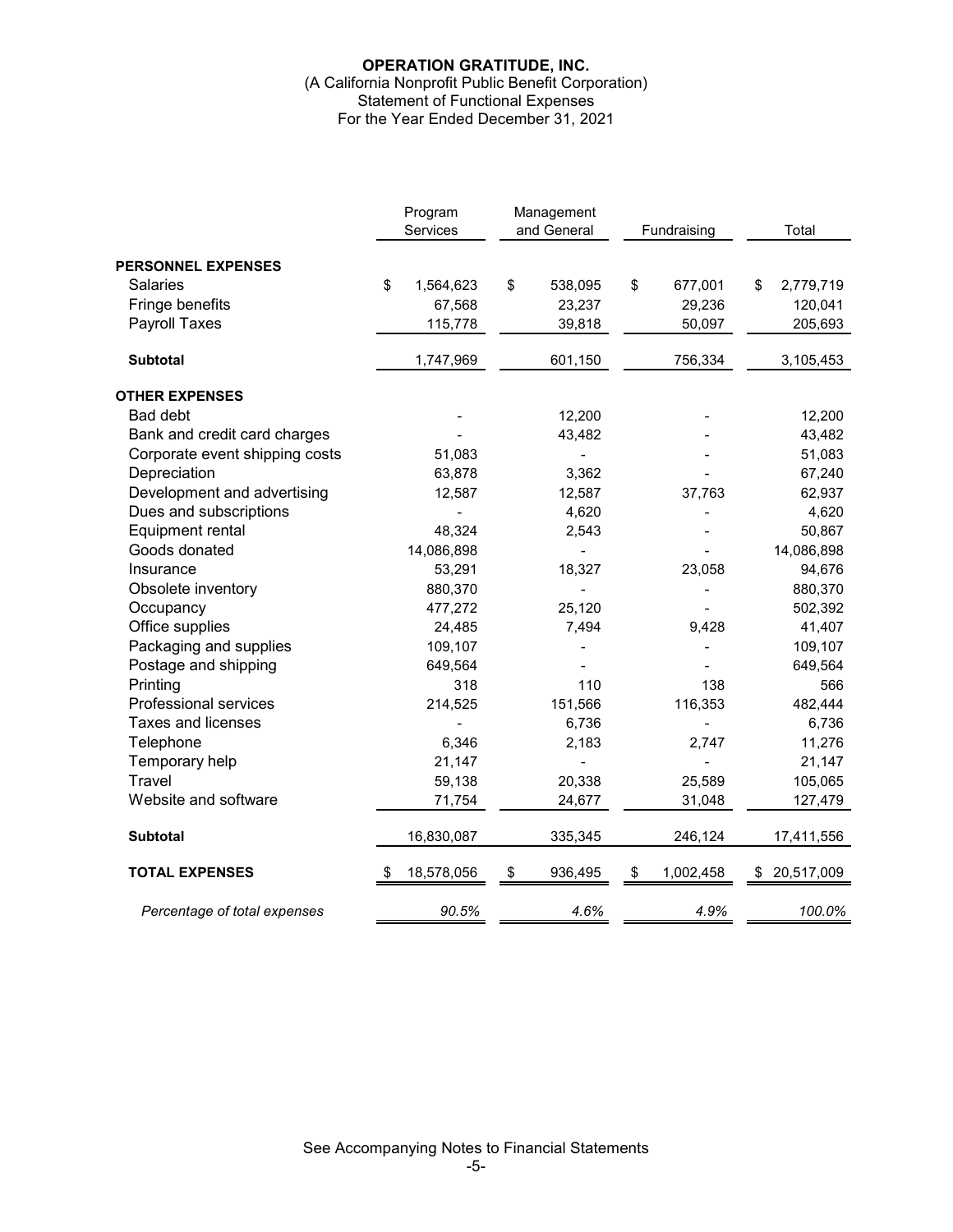# **OPERATION GRATITUDE, INC.**  (A California Nonprofit Public Benefit Corporation) Statement of Cash Flows For the Year Ended December 31, 2021

| <b>CASH FLOWS FROM OPERATING ACTIVITIES</b>                  |                 |
|--------------------------------------------------------------|-----------------|
| Changes in net assets                                        | \$<br>20,212    |
| Adjustments to reconcile changes in net assets               |                 |
| to net cash provided by operating activities:                |                 |
| Depreciation - property and equipment                        | 67,240          |
| Amortization - right-of-use leased asset - operating         | 9,498           |
| Net realized and unrealized investment gains                 | (682, 034)      |
| Forgiveness of debt - Paycheck Protection Program            | (427, 557)      |
| (Increase) / decrease in assets:<br>Contributions receivable | 159,952         |
| Prepaid expenses                                             | (3,214)         |
| Contributed inventory                                        | 1,865,896       |
| Increase / (decrease) in liabilities:                        |                 |
| Accounts payable and accrued expenses                        | 117,521         |
|                                                              |                 |
| <b>NET CASH PROVIDED BY OPERATING ACTIVITIES</b>             | 1,127,514       |
| <b>CASH FLOWS FROM INVESTING ACTIVITIES</b>                  |                 |
| Proceeds from sale of investments                            | 1,206,371       |
| Cash paid for purchases of investments                       | (2,458,640)     |
| Cash paid for purchases of property and equipment            | (208, 733)      |
|                                                              |                 |
| <b>NET CASH USED FOR INVESTING ACTIVITIES</b>                | (1,461,002)     |
| <b>NET DECREASE IN CASH AND CASH EQUIVALENTS</b>             | (333, 488)      |
| CASH AND CASH EQUIVALENTS, BEGINNING OF YEAR                 | 4,370,265       |
| CASH AND CASH EQUIVALENTS, END OF YEAR                       | \$<br>4,036,777 |

-6-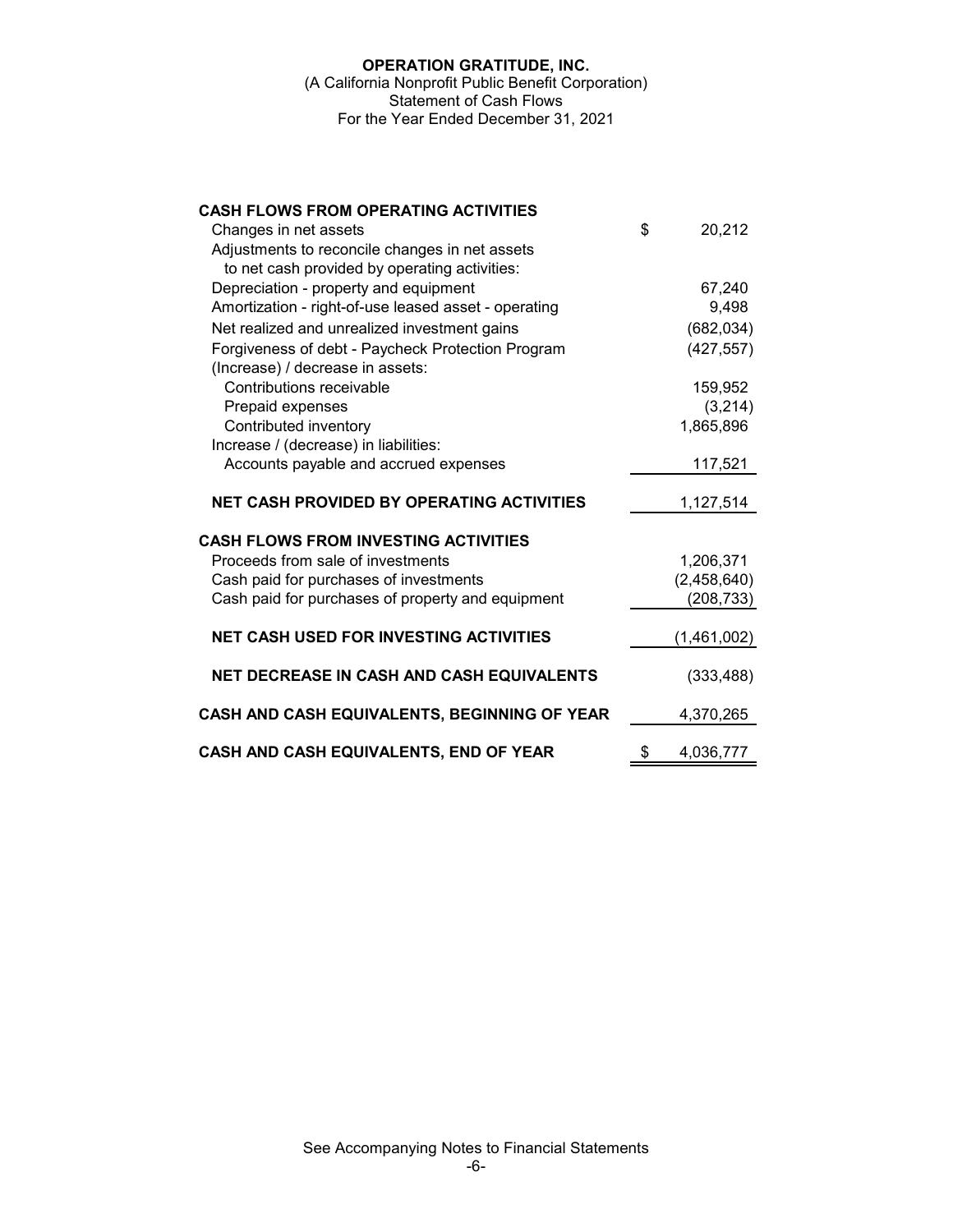#### **NOTE 1 ORGANIZATION AND NATURE OF ACTIVITIES**

Operation Gratitude, Inc., a California nonprofit public benefit corporation (the "Organization"), continued its mission to honor our military and first responders by providing opportunities for Americans to express their gratitude.

In March of 2003, Operation Gratitude sent its first four care packages to deployed service members in Iraq. Since its inception, the organization has provided Americans across our country the opportunity to say "thank you for your service" through hands-on volunteerism, lifting the spirits of more than 3 million deployed troops, recruit graduates, veterans, military families, and first responders.

Volunteers are the heart and soul of the organization. Through donation drives, letter-writing campaigns, craft projects, service projects, and other activities, the grassroots nonprofit creates opportunities for citizens, in and out of uniform, to serve together, make meaningful connections, and better understand one another. In doing so, Operation Gratitude strengthens communities across the country by building bridges between civilians, military, veterans, first responders and their families.

During the year ended December 31, 2021, Operation Gratitude assembled and distributed care packages or their equivalents to hundreds of thousands of service members, first responders, and families, ultimately surpassing the notable milestone of over 3.4 million recipients impacted since Operation Gratitude's inception.

# **NOTE 2 SUMMARY OF SIGNIFICANT ACCOUNTING POLICIES**

**Basis of Presentation** – The accompanying financial statements have been prepared on the accrual basis of accounting in accordance with accounting principles generally accepted in the United States of America ("GAAP").

**Net Assets** – The Organization recognizes contributions, including unconditional promises to give, as revenue in the period received. Revenues, gains, expenses, and losses are classified based on the existence or absence of donor-imposed restrictions. Accordingly, net assets of the Organization and changes therein are classified and reported as follows:

- **Without Donor Restrictions** Net assets without donor restriction represent the portion of expendable funds that are available to support the operations and are not subject to donorimposed restrictions. Additionally, the Organization recognizes a restricted contribution directly in net assets without donor restrictions if the restriction is met in the same period that revenue is recognized.
- **With Donor Restrictions** Net assets that are subject to donor-imposed restrictions that limit the use of their contributions. Donor restrictions may result in temporarily restricted net assets, where the use of contributions is limited by donor-imposed stipulations that either expire by the passage of time or when used for specified purposes. Donor restrictions may also result in permanently restricted net assets, where the donor stipulations neither expire by the passage of time nor can be fulfilled or otherwise removed by the Organization's actions.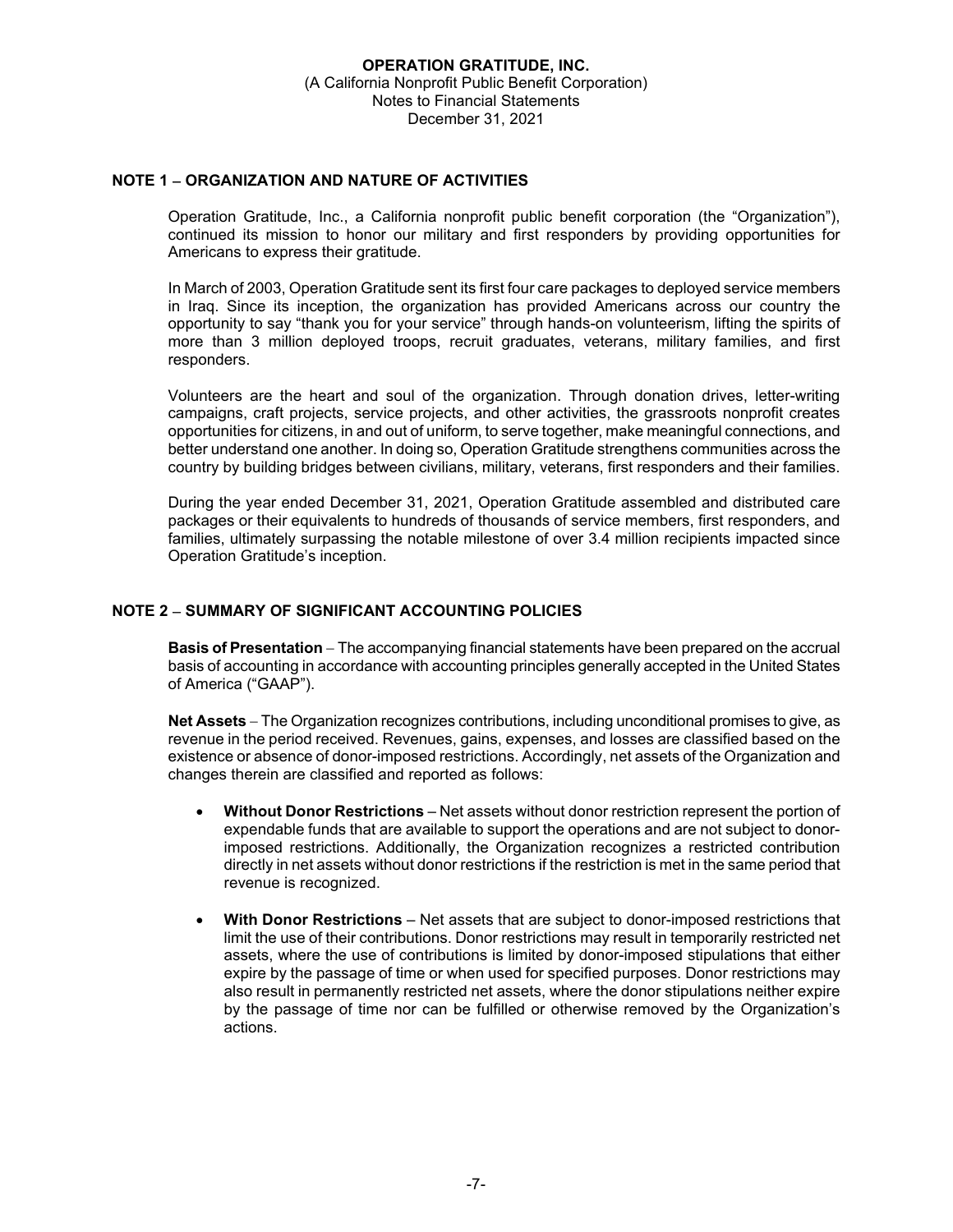# **NOTE 2 SUMMARY OF SIGNIFICANT ACCOUNTING POLICIES – (CONTINUED)**

**Cash and Cash Equivalents** – For financial statement purposes, the Organization considers cash on hand, cash held in checking accounts, deposits in transit from donation processing platforms, and highly liquid, short-term money market investments to be cash and cash equivalents.

**Investments** The Organization accounts for its investments at fair value, determined by quoted market prices. Purchases and sales of investments are recorded on the trade date. Dividend income is recorded based on the record date. Interest income is recorded as earned on an accrual basis. Bond premiums and discounts are amortized to the first call date using a method that approximates the effective interest method. Realized gains and losses are recorded upon disposition of securities. Investment income and realized and unrealized gains and losses are recognized as net assets without donor restrictions unless their use is temporary or permanently restricted by donors to a specified purpose or future period.

Net investment income consists of interest, dividends, realized and unrealized gains and losses. Net investment income is presented net of related investment fees of \$54,943. Footnote 5 includes a summary of net investment activity.

**Revenue Recognition –** Contributions and pledges are recognized as revenue when they are unconditionally communicated. Grants represent contributions if resource providers receive no value in exchange for the assets transferred. Contributions and pledges are recorded at their fair value as support without donor restriction or support with donor restriction, depending on the absence or existence of donor-imposed restrictions as applicable. When a restriction expires (when a stipulated restriction ends or purpose restriction is accomplished), restricted net assets are reclassified to unrestricted net assets and reported in the statements of activities as net assets released from restrictions.

**Contributions Receivable** Unconditional contributions, including grants recorded at fair value, are recognized as revenues in the period received. The Organization reports unconditional contributions as restricted support if they are received with donor stipulations that limit the use of the donated assets. At December 31, 2021, the Organization evaluated the collectability of grants receivable and determined an allowance was not required. All grants and contributions receivable will be collected within one year.

**Contributed Inventory** – The Organization receives most of the items it sends in care packages from private donations from corporations and individuals. Contributed inventory is recorded as contributions without donor restrictions when they are received and is valued at management's best estimate of fair value at the time they are received (a Level 3 fair value measure), net of inventory that is unusable for the Organization's purposes. Upon distribution, the inventory is recorded as a decrease in net assets without donor restriction. Inventory that is unusable for the Organization's purposes is donated to other local community agencies, with special attention to directly support the Military, Veteran, and/or First Responder communities if possible.

At December 31, 2021, inventory on hand consisted primarily of home health products, consumer confectionary items, small dry grocery items, toiletries and other sundries and miscellaneous gifts, and hand-crafted items such as paracord-survival bracelets and hand-knit scarves and hats. Most inventories are warehoused in Chatsworth, California, with select items stored at partner facilities and/or are directly shipped from donors to mutually agreed upon event / distribution locations.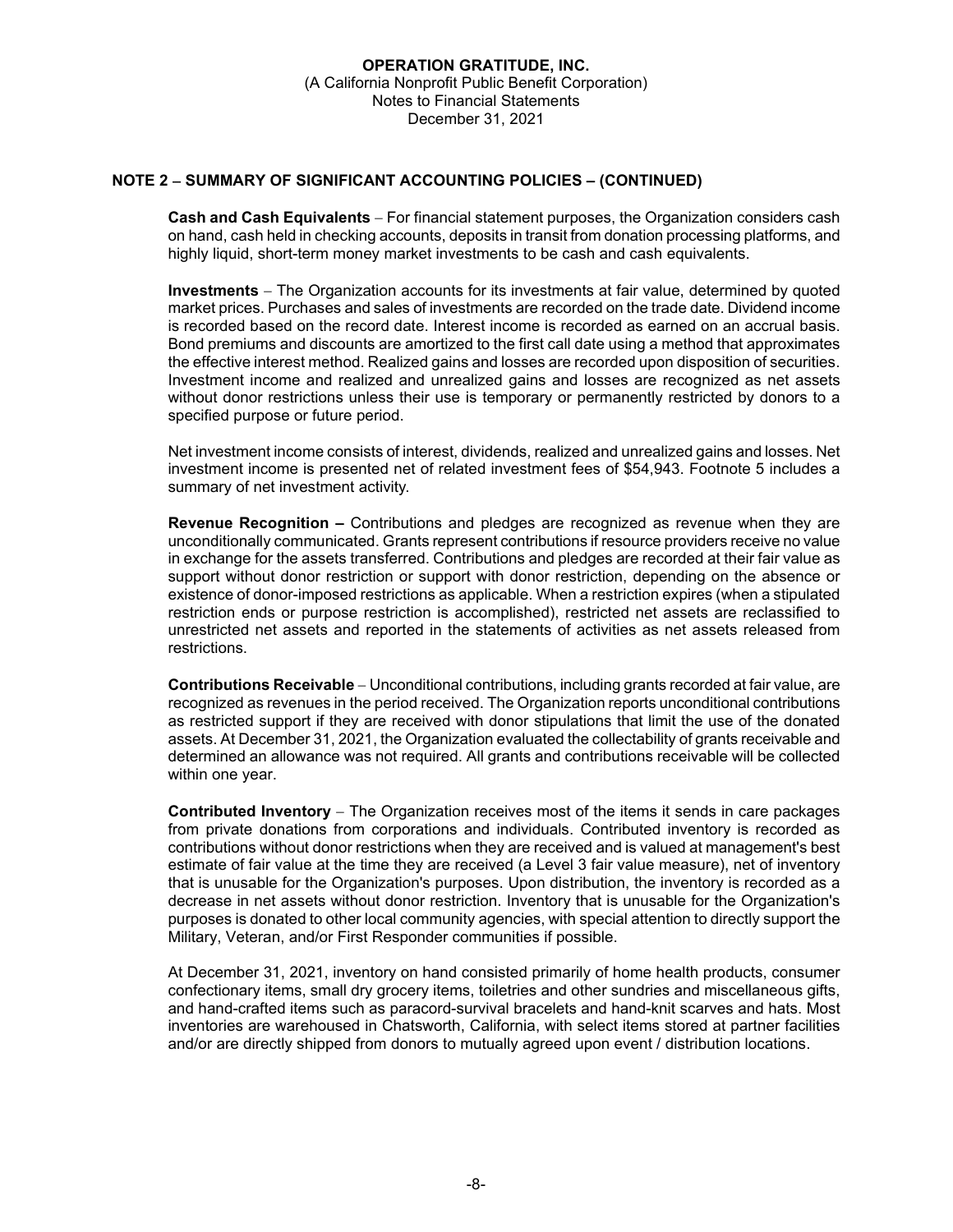# **NOTE 2 SUMMARY OF SIGNIFICANT ACCOUNTING POLICIES – (CONTINUED)**

**Property and Equipment** – Property and equipment are valued at cost or management's best estimate of fair value at the time of donation. Property and equipment are depreciated on a straightline method over three or five years. Software developed for internal use is capitalized. Normal repairs and maintenance, as well as property and equipment purchase that are less than \$1,000 are expensed as incurred.

**Impairment of Long-Lived Assets** Long-lived assets such as property and equipment are reviewed for events or changes in circumstances, which indicate that their carrying value may not be recoverable. The Organization has determined that no events occurred during the year ended December 31, 2021 that would give rise to impairment of its long-lived assets.

**Leases –** The Company has an operating lease for warehouse and office space which expires on September 30, 2023. This lease may contain provisions for periodic adjustments to rental rates and occupancy use charges. The Organization adopted ASU 2016-02, "Leases (Topic 842)," on January 1, 2020, using a modified retrospective transition method. Under this transition method, its financial results reported in periods prior to 2019 were unchanged.

The Organization determines if an arrangement is a lease at inception. Right-of-use ("ROU") assets represent the Company's right to use an underlying asset for the lease term and lease liabilities represent its obligation to make lease payments arising from the lease. Lease assets and liabilities are recognized at the lease commencement date based on the estimated present value of lease payments over the lease term.

The Organization uses its own estimated incremental borrowing rate, which is derived from information available at the lease commencement date, in determining the present value of lease payments, as the rate implicit in the lease is not readily available for such leases.

The Organization's lease terms include options to extend or terminate the lease when it is reasonably certain that it will exercise that option. The current lease does not contain an option to extend.

The Organization also leases short-term equipment and warehouse leases on month-to-month terms. The Company uses the the short-term lease exemption practical expedient for leases with a term of twelve months or less. The Organization accounts for the lease and non-lease components as separate lease component.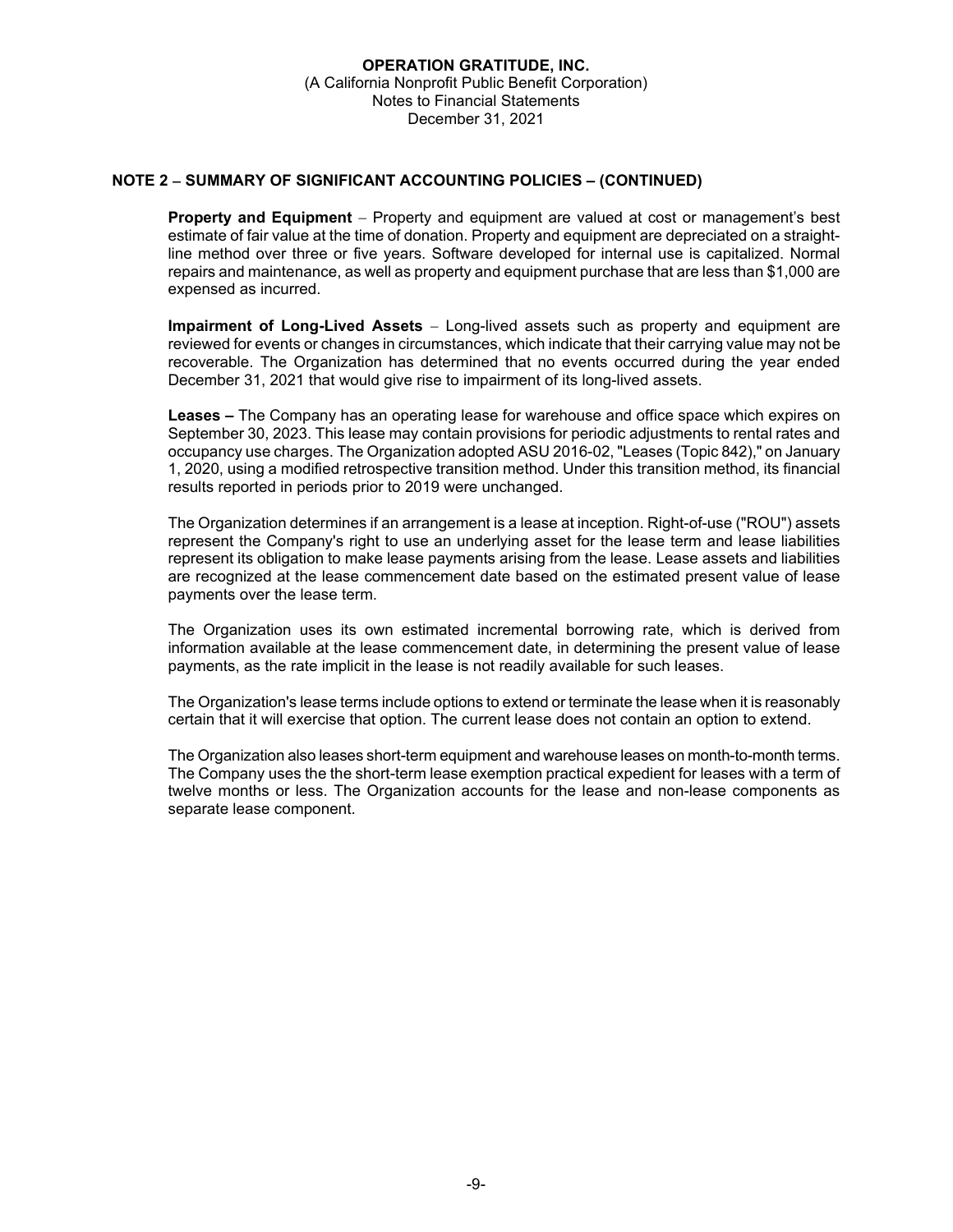# **NOTE 2 – SUMMARY OF SIGNIFICANT ACCOUNTING POLICIES – (CONTINUED)**

**Donated Goods and Services (Other than Contributed Inventory)** – Donated services are recognized if the services received create or enhance long-lived assets, require specialized skills, and are provided by individuals possessing those skills, and would typically need to be purchased if not provided by donation. Donated goods are recognized at fair value at the time of contribution. These amounts are included in in-kind contributions in the accompanying statements of activities.

Donated goods and services for the year ended December 31, 2021 consist of the following:

| Legal services      | \$ | 146,078 |
|---------------------|----|---------|
| Consulting services |    | 45,000  |
| Advertising         |    | 27,750  |
| Warehouse space     |    | 11,232  |
| All other           |    | 6,280   |
|                     |    |         |
|                     | S  | 236,340 |

Additionally, the Organization receives a significant amount of contributed time from volunteers who do not meet the two recognition criteria described above. Accordingly, the value of this contributed time is not reflected in the accompanying financial statements. Management estimates hundreds of thousands of volunteer hours for service projects and activities to include staging of donated items, letter writing and screening, knitting scarves and creating other hand-made items, and packaging, assembling, and distributing care packages during the year ended December 31, 2021, by a support network of volunteers around the country. The purpose of the Organization could not be fulfilled without the significant contributions of volunteer time throughout the country, which is not reflected in the accompanying financial statements.

**Functional Allocation of Expenses** – The costs of providing program and supporting services have been summarized on a functional basis in the accompanying statement of functional expenses. The Organization incurs expenses that relate to, and can be assigned to, a specific program or supporting activity. Operation Gratitude also conducts a few activities which benefit both its program objectives as well as supporting activities. These costs, which are not specifically attributable to a specific program or supporting activity, are allocated by management on a consistent basis among program and supporting activities benefited, based on either financial or nonfinancial data, such as estimates of time and effort incurred by personnel in their employment, use of space based on square foot of space, or other non-financial measures.

**Income Taxes –** The Organization is exempt from taxation under Internal Revenue Code ("IRC") Section 501(c)(3) and California Revenue and Taxation Code Section 23701(d). In accordance with Financial Accounting Standards Board ("FASB") Accounting Standards Codification ("ASC") Topic No. 740, "Income Taxes," the Organization recognizes the impact of tax positions in the financial statements if those positions will more likely than not be sustained on audit, based on the technical merits of the position. The Organization is exempt from income taxes but is subject to unrelated business income tax for income from operating activities not related to their exempt purpose. Unrelated business income is taxed based on the applicable statutory federal and state income tax rates for for-profit organizations. The Organization has no unrelated business income, and has no recognized or derecognized tax benefits, tax penalties or related interest.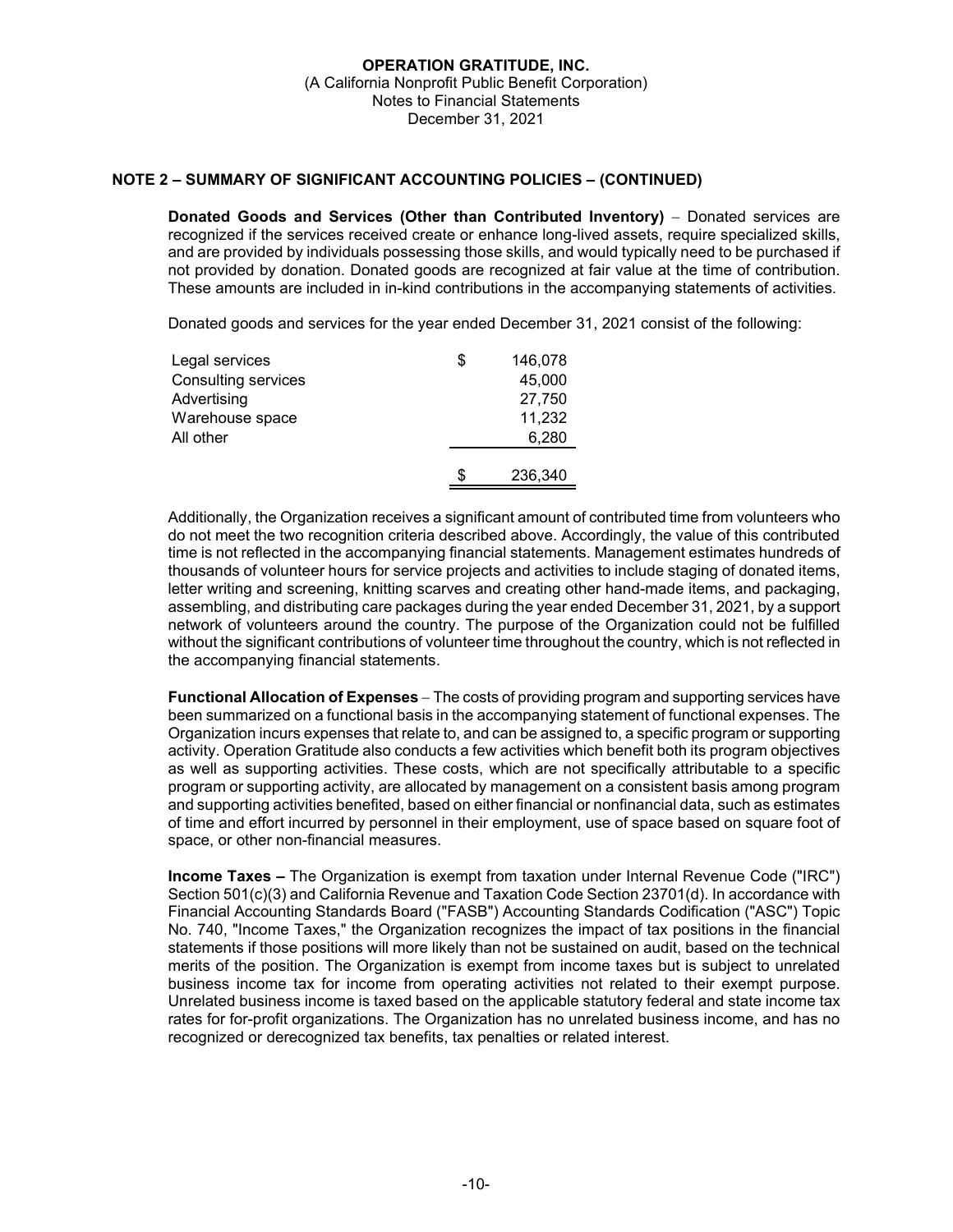# **NOTE 2 – SUMMARY OF SIGNIFICANT ACCOUNTING POLICIES – (CONTINUED)**

The Organization's federal income tax and informational returns for tax years 2018 and subsequent remain subject to examination by the Internal Revenue Service. The returns for California remain subject to examination by the California Franchise Tax Board for years 2017 and subsequent.

**Concentration of Credit Risks** – The Organization maintains its cash in bank deposit accounts which, at times may exceed federally insured limits. The Federal Deposit Insurance Corporation (FDIC) guarantee bank accounts up to \$250,000. Investments in money market funds are not insured by the FDIC.

As of December 31, 2021, five donors accounted for approximately 69% of contributions receivable. No other donors accounted for more than 10% of contributions receivable.

**Fair Value of Financial Instruments** – FASB ASC Topic No. 820, *"Fair Value Measurements"* ("ASC 820"), applies to all assets and liabilities that are recognized or disclosed at fair value on a recurring basis. ASC 820 defines fair value as the price that would be received upon sale of an asset or paid upon transfer of a liability in the orderly transactions between market participants at the measurement date and in the principal or most advantageous market for that asset or liability. In addition to defining fair value, ASC 820 expands the disclosure requirement around fair value and established a fair value hierarchy for valuation inputs. The statement requires that assets and liabilities carried at fair value be classified and disclosed in one of the follow three categories:

- Level 1: Quoted market prices in active markets for identical assets or liabilities
- Level 2: Observable market-based inputs or unobservable inputs that are corroborated by market data
- Level 3: Unobservable inputs that are not corroborated by market data

In general, and where applicable, the Organization uses quoted prices in active markets for identical assets or liabilities to determine fair value. If quoted prices in active markets for identical assets or liabilities are not available to determine fair value, then they use quoted prices for similar assets or inputs other than the quoted prices that are observable either directly or indirectly.

In accordance with ASC 820, the Organization has classified all of its cash and cash equivalents and investments in the Level 1 fair value hierarchy measured at fair value on a recurring basis at December 31, 2021. The carrying amounts of the Organization's other financial instruments such as contributions receivable, and accounts payable approximate their fair value because of the short maturity of these instruments.

**Risks and Uncertainties** – Investment securities, in general, are exposed to various risks, such as interest rate, credit and overall market volatility. Due to the level of risk associated with certain investment securities, it is reasonably possible that changes in values of investment securities will occur in the near term. Such changes could materially affect the amounts reported in the statements of financial position and statements of activities.

**Subsequent Events** – Subsequent events have been evaluated through April 28, 2022, the date the financial statements were available to be issued.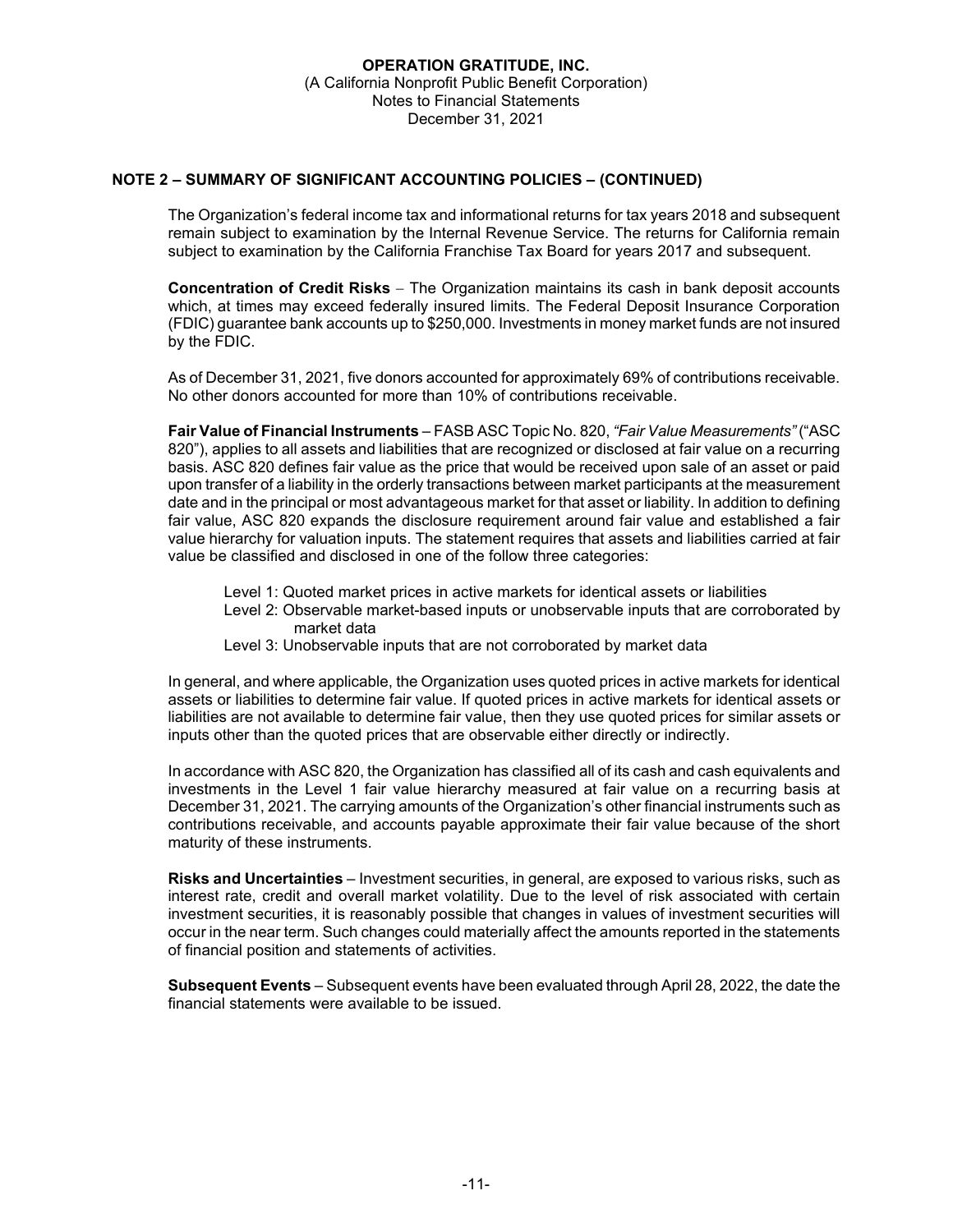#### **NOTE 3 USE OF ESTIMATES**

The preparation of financial statements in conformity with GAAP requires management to make estimates and assumptions that affect reported amounts of assets and liabilities at the date of the financial statements and reported amounts of revenues and expenses during the reporting period. Actual results could differ from those estimates.

The most significant estimates relate to the valuation of contributed inventory, professional and other donated services, and the valuation of inventory on hand. Contributed inventory and donated services accounted for approximately 64% of total revenue and support for the year ended December 31, 2021 and inventory on hand accounted for approximately 39% of total assets as of December 31, 2021.

The valuation of contributed inventory is based on management's best estimate of fair value for each item received. Items are valued upon receipt. Fair values are determined based on numerous factors which may include (a) amounts specified by the donor as being the wholesale selling price, (b) current retail or selling price of similar items, if known, or (c) management's own subjective appraisals based on research. Additionally, items of a unique or personal nature which do not have readily determinable fair values and goods which do not conform to the Organization's size or quality requirements for shipping are either assigned a nominal value or not assigned a value.

The valuation of donated services is based on prevailing labor costs of consultants engaged in nonprofit advisory services.

#### **NOTE 4 LIQUIDITY AND AVAILABILITY**

Financial assets consist of the Organization's cash and cash equivalents, investments, and contributions receivable. The following table summarizes the Organization's financial assets as of December 31, 2021, reduced by amounts not available for general use within one year of December 31, 2021 because of donor-imposed restrictions:

| Financial assets as of December 31, 2021                          |    | \$11,406,170 |
|-------------------------------------------------------------------|----|--------------|
| Less assets unavailable for general expenditures within one year: |    |              |
| Restricted by donors with purpose restrictions                    |    | (1,738,456)  |
|                                                                   |    |              |
|                                                                   | S. | 9,667,714    |

Financial assets available to meet cash needs for general expenditures within one year represent funding available for ongoing operational requirements and planned increases. Program expenditures are comprised mostly of goods distributed. Most goods distributed are received from private in-kind donations from corporations and individuals.

The Organization has an investment policy authorized by the board of directors that provides guidance and oversight for the management of cash and cash equivalents, and investments. The policy provides that the Organization maintain an adequate level of cash to meet on-going operational and liquidity requirements.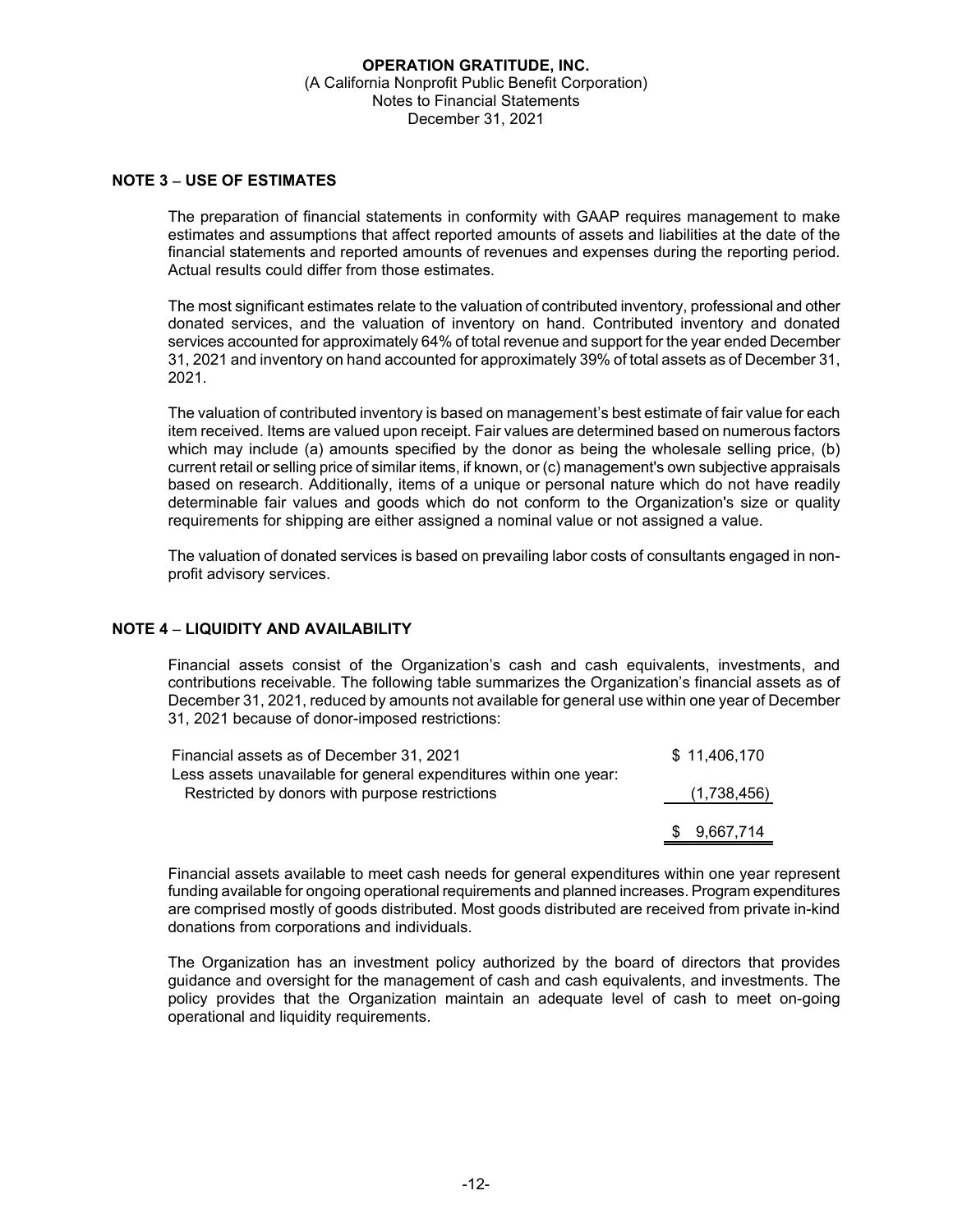# **NOTE 5 INVESTMENTS AND INVESTMENT INCOME**

All investments were classified by type within the Level 1 fair value hierarchy. The cost basis and corresponding fair value of the Organization's investment holdings as of December 31, 2021 are summarized as follows:

|                               | Fair Value Hierarchy |              |                                |                          |                 |  |  |
|-------------------------------|----------------------|--------------|--------------------------------|--------------------------|-----------------|--|--|
|                               | Cost Basis           | Level 1      | Level 2                        | Level 3                  | Total           |  |  |
| Mutual funds                  | 3,318,006<br>\$.     | \$3,470,823  | \$<br>$\overline{\phantom{a}}$ | S<br>٠                   | 3,470,823<br>\$ |  |  |
| Exchange traded funds         | 628,432              | 651,815      |                                | $\overline{\phantom{0}}$ | 651,815         |  |  |
| Equity securities             | 1,821,378            | 2,618,478    |                                | ٠                        | 2,618,478       |  |  |
| Real estate investment trusts | 279,791              | 398,650      |                                |                          | 398,650         |  |  |
|                               | 6,047,607            | \$ 7.139.766 | \$<br>$\overline{\phantom{0}}$ | ٠                        | 7.139.766       |  |  |

Net investment income for the year ended December 31, 2021 consists of the following:

| Interest and dividends | S   | 137.874   |
|------------------------|-----|-----------|
| Realized gains, net    |     | 219,619   |
| Unrealized gains, net  |     | 379,484   |
| Management fees        |     | (54, 943) |
|                        |     |           |
|                        | \$. | 682,034   |

# **NOTE 6 PROPERTY AND EQUIPMENT**

Property and equipment consist of the following at December 31, 2021:

| Warehouse fixtures and equipment | \$<br>247,815 |
|----------------------------------|---------------|
| Automobiles                      | 33,770        |
| Software                         | 201,832       |
| Website                          | 153,398       |
| Leasehold improvements           | 14,408        |
|                                  |               |
|                                  | 651,223       |
| Less accumulated depreciation    | (366, 036)    |
|                                  |               |
|                                  | 285,187       |

Depreciation expense for the year ended December 31, 2021 was \$67,240.

At December 31, 2021, leased property consists of the following:

| Right-of-use asset - operating<br>Less: accumulated amortization |               | \$ 1.498.656<br>(761, 707) |
|------------------------------------------------------------------|---------------|----------------------------|
|                                                                  | $\mathcal{S}$ | 736.949                    |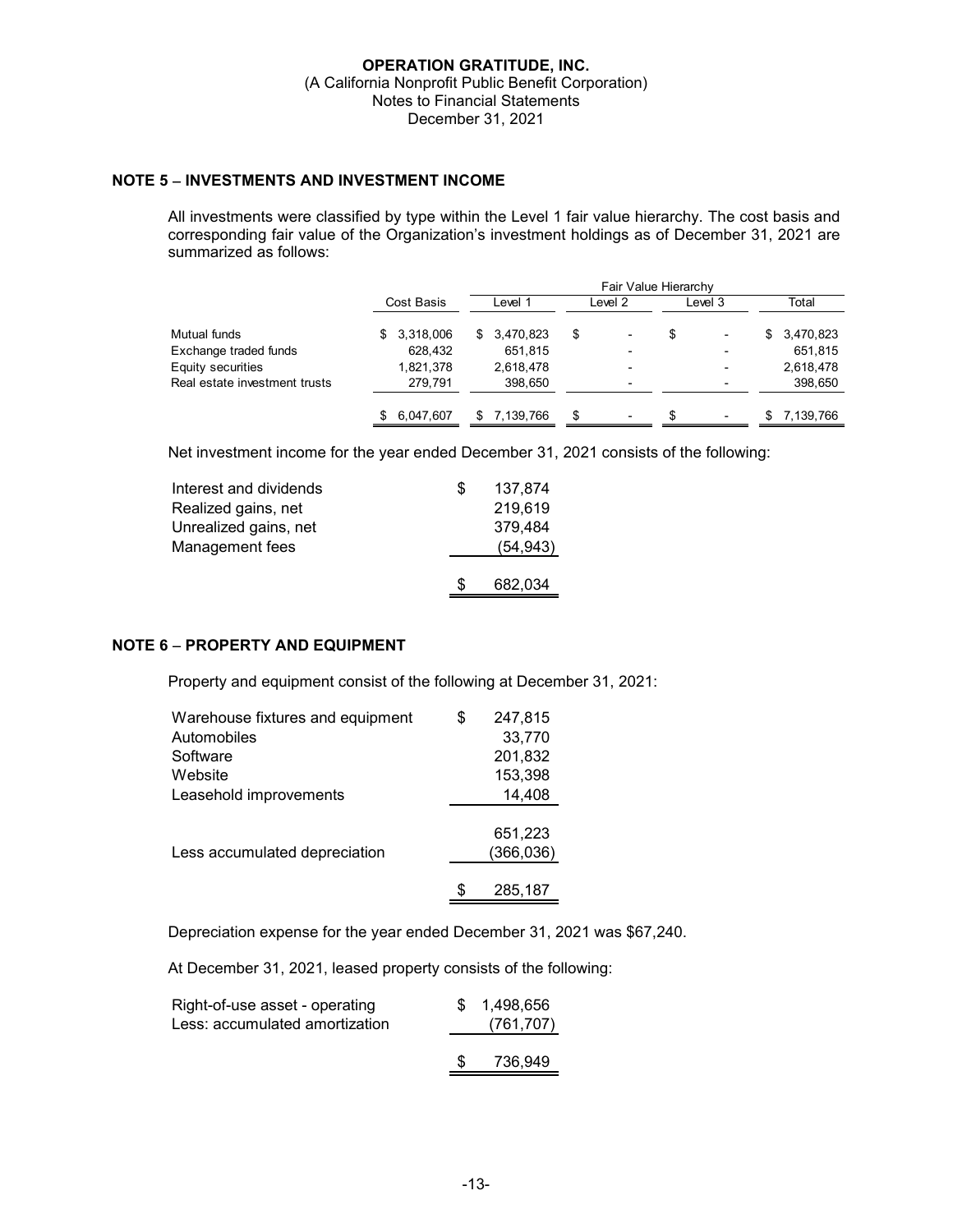# **NOTE 6 – PROPERTY AND EQUIPMENT – (CONTINUED)**

Amortization expense of the right of use asset for the year ended December 31, 2021 was \$401,211. This amount is included as a component of occupancy expense in the accompanying statement of functional expenses.

# **NOTE 7 – LOAN PAYABLE – PAYCHECK PROTECTION PROGRAM**

On May 1, 2020, the Organization borrowed \$427,557 through the Paycheck Protection Program ("PPP") offered by the United States Small Business Administration. On March 9, 2021, the lender fully forgave this loan and related accrued interest. The accompanying statement of activities reflect this loan forgiveness as other income for the year ended December 31, 2021. This amount is shown as a non-cash income as the proceeds were received during the prior year.

# **NOTE 8 – NET ASSETS WITH DONOR RESTRICTIONS**

At December 31, 2021, the Organization had net assets with donor restrictions as follows:

|                                      | Available at<br>December 31,<br>2020 | Contributions  | Released from<br>Restriction | Available at<br>December 31,<br>2021 |
|--------------------------------------|--------------------------------------|----------------|------------------------------|--------------------------------------|
| Capital campaign<br>Corporate events | 205,948<br>2,007,402                 | S<br>1,712,577 | \$.<br>(2, 187, 471)         | 205,948<br>1,532,508                 |
|                                      | 2,213,350                            | 1,712,577      | (2,187,471)                  | 1,738,456                            |

*Capital Campaign* – Operation Gratitude launched a two-year Capital Campaign in 2015 to purchase its own warehouse facility, which would provide room for growth in programming and volunteerism. Due to changing operational needs of the National Guard, Operation Gratitude moved into its new location in Chatsworth, CA that would accommodate the Organization's needs for at least the next three to five years.

The Board suspended the Capital Campaign during the fiscal year ended December 31, 2016 and notified all donors that their funds could either be refunded or held in the Capital Campaign account to be used for tenant improvements, technology infrastructure, or a future building purchase. If at the end of five years, no building purchase is underway, the remaining funds would seed an endowment, the interest from which would be used to further Operation Gratitude's mission. All donors have agreed to leave their funds in the Capital Campaign account. The amounts will be included as temporarily restricted net assets until such time that (a) the funds are spent according to its intended purpose, or (b) converted to a permanently restricted endowment at the conclusion of the five-year period.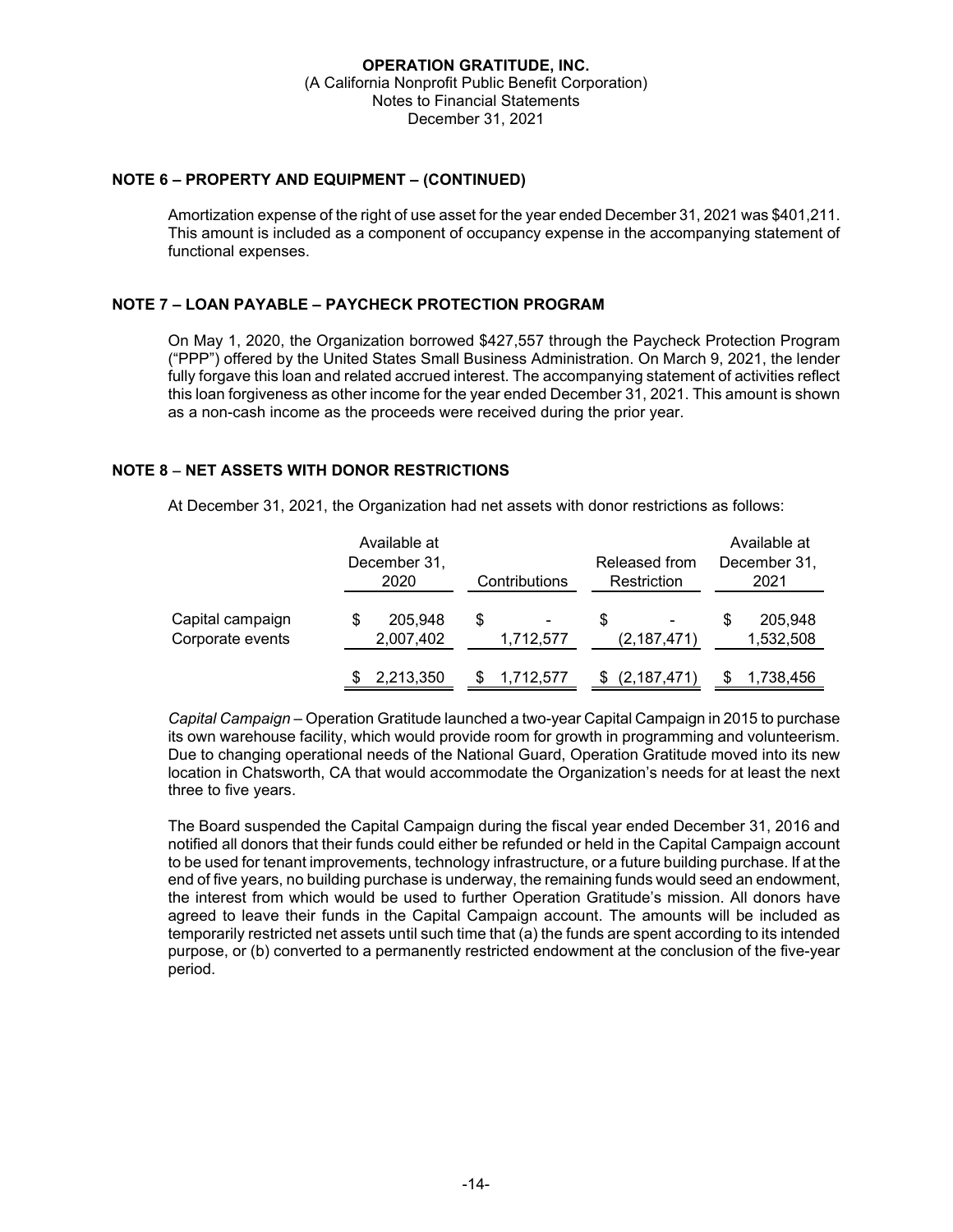# **NOTE 8 NET ASSETS WITH DONOR RESTRICTIONS – (CONTINUED)**

Management and the Board of Directors are currently reaching out to the original capital campaign donors in an effort to extend the initial capital campaign gifts for an additional two (2) years. This process is ongoing. Until such time that the donors have agreed to amend the terms of the original gift, management will retain all these funds on account until a determination is made. There is no guarantee that each donor can be contacted or will agree to the amended terms. If successful in receiving permission to retain these funds in the Capital Campaign account for an additional two (2) years, funds will be used for tenant improvements, technology or capital expenditures. Unused funds will be deposited into an Endowment account after the two (2) year extension with interest used to further Operation Gratitude's mission.

*Corporate Events* – In 2021, Operation Gratitude entered into agreements with corporate sponsors to develop and administer care package volunteer programs for employees of the corporate sponsors. The Organization satisfied a portion of the obligations and \$1,532,508 of sponsored funds are restricted until all obligations are satisfied. Management expects to fulfill the remaining obligations under these sponsorship agreements by December 31, 2022.

#### **NOTE 9 COMMITMENTS**

*Lease –* On November 19, 2019, the Organization entered into a standard sublease agreement for 34,349 square feet of space in Chatsworth, California. The new lease agreement commenced on February 1, 2020, and ends on September 30, 2023.

Management estimates the discount rate at 3.5% and amortizes the lease liability using the effective interest method over the remaining 33-month term.

Maturities of lease liabilities as of December 31, 2021, were as follows:

| <u>Years Ending December 31,</u> |    |           |
|----------------------------------|----|-----------|
| 2022                             | \$ | 438,909   |
| 2023                             |    | 353,549   |
|                                  |    |           |
| Total lease payments             |    | 792,458   |
| Less: Imputed interest           |    | (25, 389) |
|                                  |    |           |
|                                  |    | 767,069   |

Total rent and occupancy expense (which includes the pass-through of certain building operating costs charged by the landlord) incurred for the year ended December 31, 2021 was \$502,392.

In addition, the Organization leases industrial equipment for warehousing and distributing goods throughout the year. Such equipment, such as staging equipment, forklifts, and other vehicles are rented on month-to-month terms.